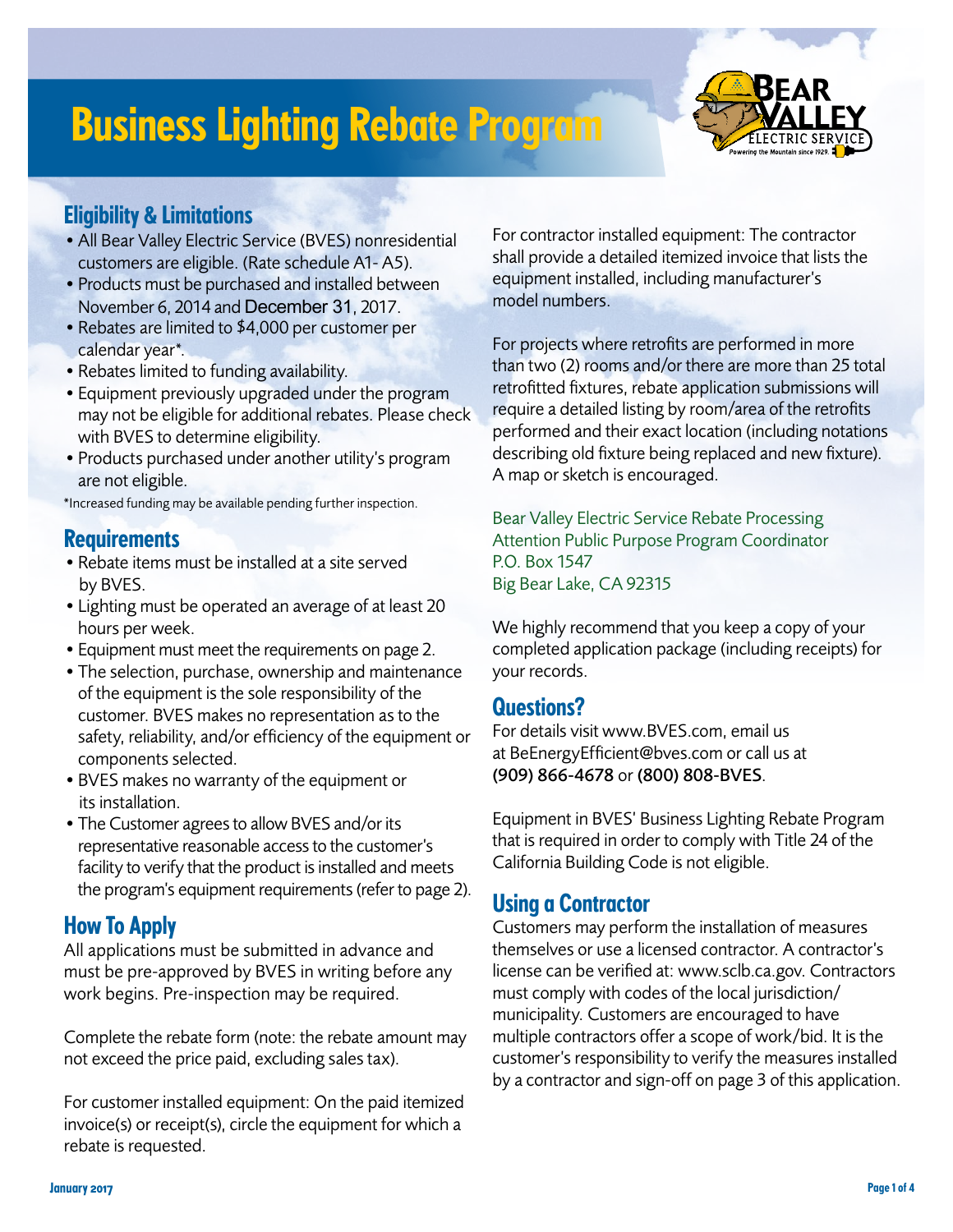#### SPECIALTY SCREW-IN LAMPS

#### *Requirements*:

- Light emitting diodes (LED) lamps All LED lamps must be Energy Star® qualified. LED lamps must be dimmable in interior applications and in cases where there is a dimmer. Lamp installations must be industry standard practice for the specific applications. Examples included but not limited to: PAR/BR lamps for downlights and flood lights, omni-directional for floor and table lamps or equivalent.
- Products purchased under another utility's program are not eligible.

#### LINEAR FLUORESCENT FIXTURES & LAMPS

#### *Requirements*:

- Fixture retrofits must replace an existing T12 lamp/ballast combination.
- All T8 lamps installed at 14 feet or lower must be 28 Watts or less. Lamps installed above 14 feet may be up to 32 Watts.
- All ballasts installed in fixtures shall be Normal Light Output (NLO) or Reduced Light Output (RLO) –The goal is to provide light levels similar to the customer's existing lighting when lamps were new. Therefore, contractors should work with customers to select the proper combination of lamps and ballasts that best meet their business needs. Other, more energy efficient, lighting configurations are encouraged. Proposed alternative configurations must be approved before installation.
- All T8 lamps installed at 14 feet or lower must be 28 Watts or less. Lamps installed above 14 feet may be up to 32 Watts.

Exterior linear fluorescent fixture retrofits are eligible as part of an interior linear fixture retrofit. The interior linear fluorescent fixture equipment requirements apply, 28 watt or lower lamps are required. Exterior linear fixture retrofits may not exceed 20% of the total retrofit project cost.

T8 low wattage replacement must replace 32 watt lamps. All products must meet the specifications listed at www.CEE1.org.

#### EXTERIOR LINEAR FLUORESCENT FIXTURES

Exterior linear fluorescent fixture retrofits are eligible as part of an interior linear fixture retrofit. The interior linear fluorescent fixture equipment requirements apply, 28 watt or lower lamps are required. Exterior linear fixture retrofits may not exceed 20% of the total retrofit project cost.

#### LED FIXTURES

Qualifying products must be listed on one of the following approved lists: www.Energstar.gov www.Designlights.org/QPL

Link at: www.bves.com/media/managed/energyefficiency/ LEDLampsQualificationProcess.pdf

#### *Requirements*:

Exterior LEDs must replace or retrofit standard metal halide, high or low pressure sodium, mercury vapor, or incandescent lamp(s). Refrigerator/Freezer case lighting must replace fluorescent lamps.

#### Maximum wattage for Refrigerator/Freezer :

5 foot 19 watts for end location and 38 watts for center location 6 foot 23 watts for end location and 46 watts for center location

#### *Exclusions:*

• Retrofit kits are not eligible.

#### WALL OR CEILING OCCUPANCY SENSOR, PHOTOCELLS, & TIME CLOCKS

*Occupancy Sensor Requirements:*

- Only hard wired passive infrared and/or ultrasonic detectors that control interior lighting fixtures are eligible.
- Sensors for exterior installations do not qualify.

#### *Time Clock Requirements:*

- Must control on/off schedule of lighting equipment and protect scheduled events from interruptions via 3-hour back up system during power outages.
- Astronomical time clocks (where on-off times are in accordance with sunrise and sunset) are required for outdoor lighting when a photocell is not in use.

#### *Photocell Requirements:*

• Eligible products include built-in or stand-alone hard-wired photoelectric cells that switch outdoor lights on at dusk and off at dawn.

#### **Controls**

#### WALL OR CEILING OCCUPANCY SENSOR

Self-Contained Wall-Switch (Wall-Box) Lighting Sensors – line voltage units that are designed to replace a standard wall switch without additional switch/relay packs.

#### *Requirements*:

• Only hard wired passive infrared and/or ultrasonic detectors that control interior lighting fixtures are eligible.

#### *Exclusions*:

• Sensors for exterior installations do not qualify.

#### TIME CLOCKS

#### Requirements:

- Must control on/off schedule of lighting equipment.
- Can be used for interior and exterior lighting.
- Must protect scheduled events from interruptions via 3-hour back up system during power outages.
- Astronomical time clocks (where on-off times are in accordance with sunrise and sunset) are required for outdoor lighting when a photocell is not in use.

#### **PHOTOCELL**

#### Requirements:

• Eligible products include built-in or stand-alone hard-wired photoelectric cells that switch outdoor lights on at dusk and off at dawn.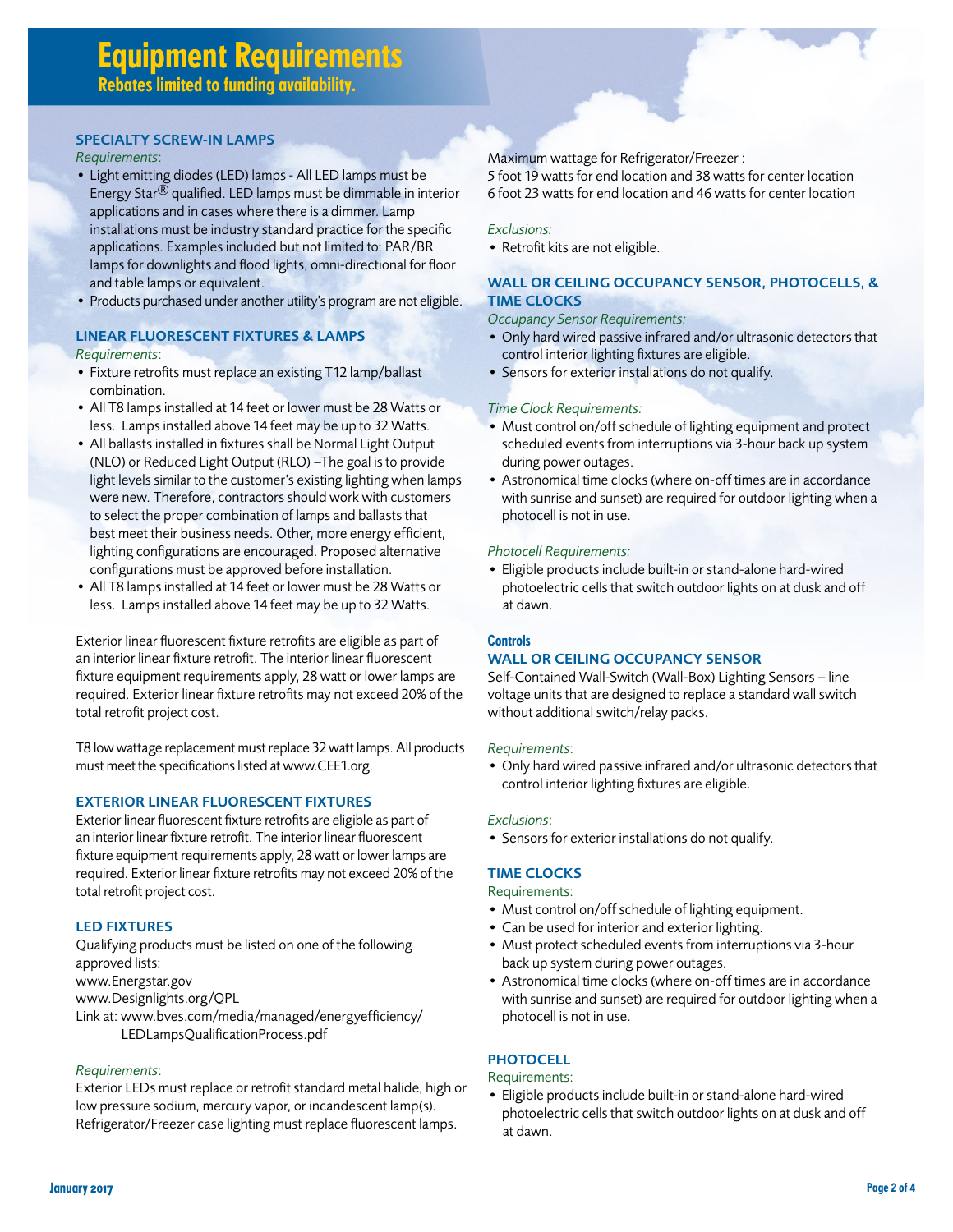## Business Lighting Rebate Program

Read product information before purchasing. Please do not use correction fluid on rebate application.

| <b>Equipment</b>                                                          | <b>Old Fixture</b><br><b>Wattage</b> | <b>New Fixture</b><br><b>Wattage</b> | Quantity<br><b>Purchased</b><br>(A) | <b>Rebate per Unit</b><br>(B) | <b>Rebate</b><br><b>Amount</b><br>$(A \times B)$ |
|---------------------------------------------------------------------------|--------------------------------------|--------------------------------------|-------------------------------------|-------------------------------|--------------------------------------------------|
| <b>LED Special</b>                                                        |                                      |                                      |                                     |                               |                                                  |
| LED - Candelabra                                                          |                                      |                                      |                                     | \$15/lamp                     |                                                  |
| LED - MR16 6 Watt or less                                                 |                                      |                                      |                                     | \$20/lamp                     |                                                  |
| LED - MR167 Watt or greater                                               |                                      |                                      |                                     | \$25/lamp                     |                                                  |
| LED - Screw-in A-Lamp 8 Watt or less                                      |                                      |                                      |                                     | \$15/lamp                     |                                                  |
| LED - Screw-in A-Lamp 9- 11 Watt                                          |                                      |                                      |                                     | $$18/$ lamp                   |                                                  |
| LED - Screw-in A-Lamp 12 - 15 Watt                                        |                                      |                                      |                                     | \$25/lamp                     |                                                  |
| LED - Screw-in A-Lamp 16 Watt or greater                                  |                                      |                                      |                                     | \$27/lamp                     |                                                  |
| LED - Screw-in Globe                                                      |                                      |                                      |                                     | \$20/lamp                     |                                                  |
| LED - Screw-in PAR20                                                      |                                      |                                      |                                     | $$25/$ lamp                   |                                                  |
| LED - Screw-in PAR30                                                      |                                      |                                      |                                     | \$30/lamp                     |                                                  |
| LED - Screw-in PAR38                                                      |                                      |                                      |                                     | $$40/$ lamp                   |                                                  |
| LED - Screw-in R30 11 Watt or less                                        |                                      |                                      |                                     | \$20/lamp                     |                                                  |
| LED - Screw-in R30 12 - 14 Watt                                           |                                      |                                      |                                     | \$25/lamp                     |                                                  |
| LED - Screw-in R30 15 Watt or greater                                     |                                      |                                      |                                     | \$30/lamp                     |                                                  |
| LED - Screw-in R40                                                        |                                      |                                      |                                     | \$35/lamp                     |                                                  |
| <b>Linear Fixtures</b>                                                    |                                      |                                      |                                     |                               |                                                  |
| Retrofit 4-foot T12 fixtures to                                           |                                      |                                      |                                     |                               |                                                  |
| 4-foot lamps T8 28 Watt or lower                                          |                                      |                                      |                                     |                               |                                                  |
| 1 Lamp Fixtures                                                           |                                      |                                      |                                     | \$32/fixture                  |                                                  |
| 2 Lamp Fixtures                                                           |                                      |                                      |                                     | \$36/fixture                  |                                                  |
| 3 Lamp Fixtures                                                           |                                      |                                      |                                     | \$42/fixture                  |                                                  |
| <b>4 Lamp Fixtures</b>                                                    |                                      |                                      |                                     | \$48/fixture                  |                                                  |
| Retrofit 8-foot T12 fixtures to 4-foot lamps                              |                                      |                                      |                                     |                               |                                                  |
| T828 Watt or lower                                                        |                                      |                                      |                                     |                               |                                                  |
| 1 Lamp Fixtures (requires two 4-foot lamps)                               |                                      |                                      |                                     | \$65/fixture                  |                                                  |
| 2 Lamp Fixtures (requires four 4-foot lamps)                              |                                      |                                      |                                     | \$95/fixture                  |                                                  |
| T8 to 4-foot 25 Watt Lamp                                                 |                                      |                                      |                                     | \$3.00/lamp                   |                                                  |
| T8 to 4-foot 28 Watt Lamp                                                 |                                      |                                      |                                     | \$2.00/lamp                   |                                                  |
|                                                                           |                                      |                                      |                                     |                               |                                                  |
| Exterior LED Fixtures (Street & Area Lighting)<br>Fixtures up to 80 watts |                                      |                                      |                                     | \$100                         |                                                  |
| Fixtures from 81 to 110 watts                                             |                                      |                                      |                                     | \$160                         |                                                  |
| Fixtures from 111 to 150 watts                                            |                                      |                                      |                                     | \$200                         |                                                  |
| Fixtures from 151 to 192 watts                                            |                                      |                                      |                                     | \$250                         |                                                  |
| Fixtures from 193 to 350 watts                                            |                                      |                                      |                                     | \$300                         |                                                  |
|                                                                           |                                      |                                      |                                     |                               |                                                  |
| LED Refrigerator/Freezer Display Case Lighting                            |                                      |                                      |                                     |                               |                                                  |
| Premium Tier 5 foot Case Door                                             |                                      |                                      |                                     | \$150                         |                                                  |
| Premium Tier 6 foot Case Door                                             |                                      |                                      |                                     | \$200                         |                                                  |
| <b>Other Lighting and Lighting Controls</b>                               |                                      |                                      |                                     |                               |                                                  |
| Occupancy Sensors (limit 2 per account)                                   |                                      |                                      |                                     | \$55/sensor                   |                                                  |
| <b>Time Clock</b>                                                         |                                      |                                      |                                     | \$36/sensor                   |                                                  |
| <b>Exterior Photocell</b>                                                 |                                      |                                      |                                     | \$15/photocell                |                                                  |

**The rebate amounts above may not exceed the price paid, excluding sales tax.**

Signed Date